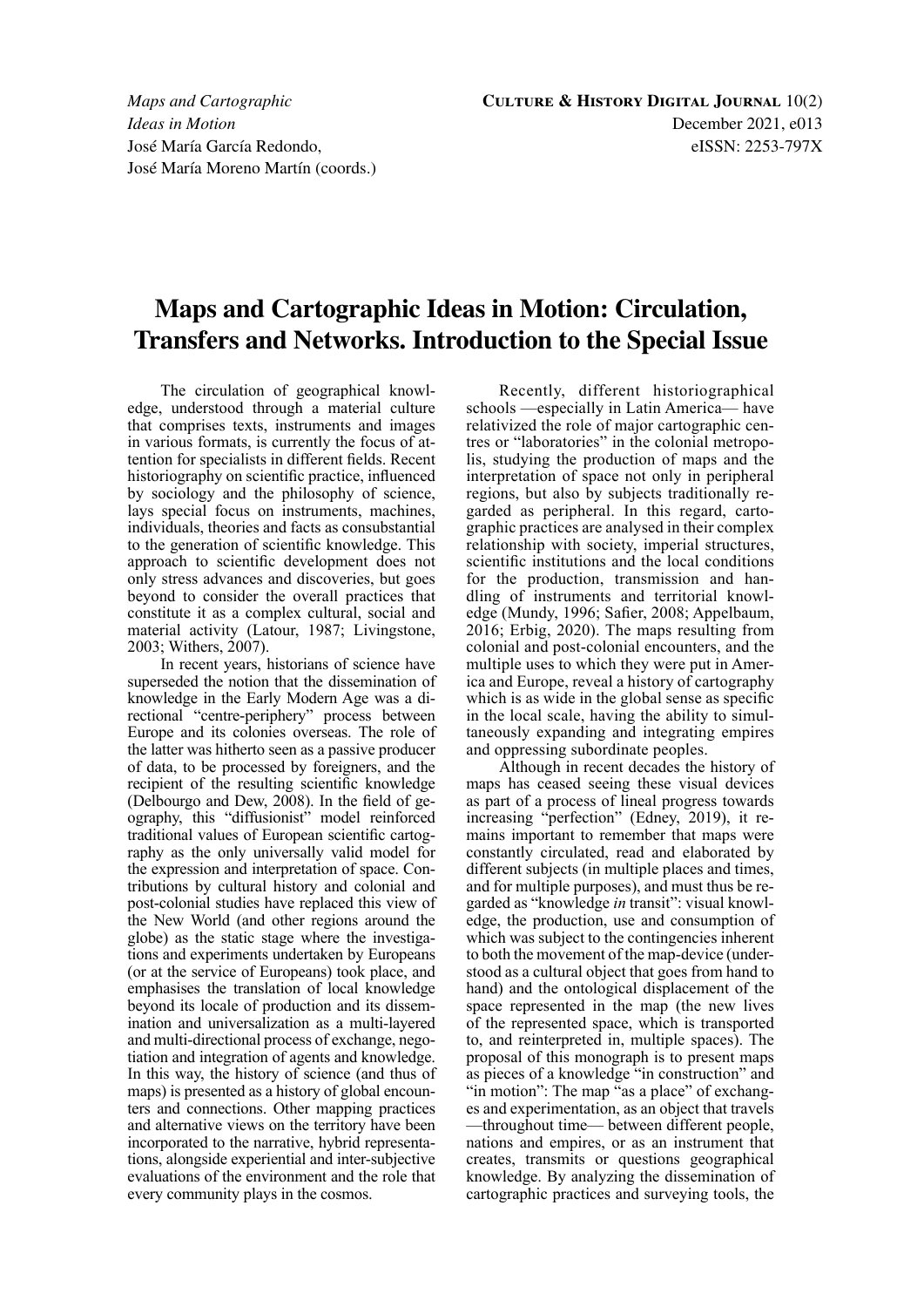reproduction or imitation of visual models, the relationships between mapmakers and their audiences, as well as the political tensions and everyday practices on the territory, maps are displayed more as a image "in process" of the world than as a stable depiction of an immovable truth. In other words, maps are presented as a system of interpreted realities —provisional and contingent— the image of which changes and is constantly being adjusted.

From a global perspective, the eight articles in this dossier address the construction of geographical knowledge in America and Europe based on case studies spanning the  $16<sup>th</sup>$  and the early  $19<sup>th</sup>$  centuries. The circulation of maps is conceived as a locus for the formation of knowledge through the exchange of ideas, persons and images, the configuration and reconfiguration of both maps and the space that they represent. The focus of attention shifts from the places in which data was collected, the "laboratories" in which this data was processed and, even, the contexts of dissemination and use, to examine the transformations undergone by the maps in the course of this geographical, political and social transit. Each of the authors presents his or her own specialised perspective on sources —nautical charts, voyage records, maps in different formats and media, atlases and land registers— individuals, institutions and projects to illustrate the changing nature of maps "in transit" and the way maps and the territories that they represent, circulated by map-makers and users, were constantly being reinvented through the appropriation, reinterpretation and reconfiguration of their own image.

In the Early Modern period, the dimensions of the earth became redefined in different spaces and at different scales, connecting not only people from distant cultures, but also capital and political and religious systems in a new global network. The cartographic development that ran parallel to this process has been traditionally regarded as an outcome, the evidence of the progress of exploration, of nautical advances, the political image of an increasingly Europeanised world. However, in reality intellectual exchange and cultural and scientific development were determined by a complex process of hybridisation overseas, while European powers strove to collect, systematise and analyse the knowledge coming from every corner of the globe.

Maps and cartographic practice became, in and by themselves, an eminently scientific practice, agents and witnesses of the drastic global changes beginning in the early  $16<sup>th</sup>$  century (Soler, 2015). Maps were living entities, revised and re-read every time a voyager returned to port with new discoveries and novelties. More, and faster, than any other discipline, cartography created and recreated the shape of the earth. According to Antonio Sánchez, Magallanes and Elcano's circumnavigation played a pivotal role in changing existing ideas about the earth, and about the potential role of the scientific techniques associated with navigation. Although historiography has stressed

the accidental and involuntary nature of this feat, Sánchez emphasises not only the nautical developments that made it possible, but its impact on the configuration of modern geography within the framework of a long process of cosmographic and cartographic transference between Spain and Portugal. Changing scales and the need to create new maps with which to explain the world's spherical shape ran hand-inhand with a thirst for visual —and, it is fair to say, spectacular— representations, the proliferation of cartographic images. The changes undergone by geography as a result of a historical accident and the synthesis of multiple observations taken worldwide, expressed and developed in a corpus of constantly evolving maps and texts, illustrates the contingent and oscillating nature of the objects through which the knowledge of the natural world was organised.

The creation of both formal and informal information channels between different map-making centres in Europe is one of the key factors to understand the dissemination and construction of an ever changing perspective of the world. José María Moreno Madrid traces information flows between nations and demonstrates the permeability of borders to the exchange of knowledge and the "permissibility" of governments, which challenged the "secrecy" policies adopted by the Iberian monarchies in the early  $16<sup>th</sup>$  century, amid stories of "cosmographic espionage." While it is true that Portugal and Castile enacted laws to avoid the filtering out of strategic information, the exchange of specialists —and their geographical knowledge and everyday practice— between nations led to a homogenous visual apparatus and the emergence of a wealth of shared graphic conventions to which all nations contributed. As such, the flows of production, circulation and consumption of these maps (regardless of whether they were acquired legally, in the black market or as the outcome of individual initiative) created the basis of new communities of interpretation: groups of cartographers-readers-authors who interacted with other specialists, such as the pilots who fed them with information for the charts which they afterwards followed at sea.

Thinking about the role played by mapmakers as witnesses, communicators and interpreters of geographical information leads us to consider the singular nature of every experience and impression, especially if we consider that these were, in addition, mediated by the available instruments. In any case, few in the Early Modern Age doubted the direct witness's ability to grasp reality. This privileged first-hand accounts as sources of precise cartographic information for the representation of new discoveries. Therefore, navigation charts relied on the experience of seamen, which was seen as guarantee of veracity, a dependable instrument to guide new voyages. In his article, Chet van Duzer analyses a number of rare first-person accounts produced by authors of navigation charts and *isolarii*, or island books illustrated with maps, and how their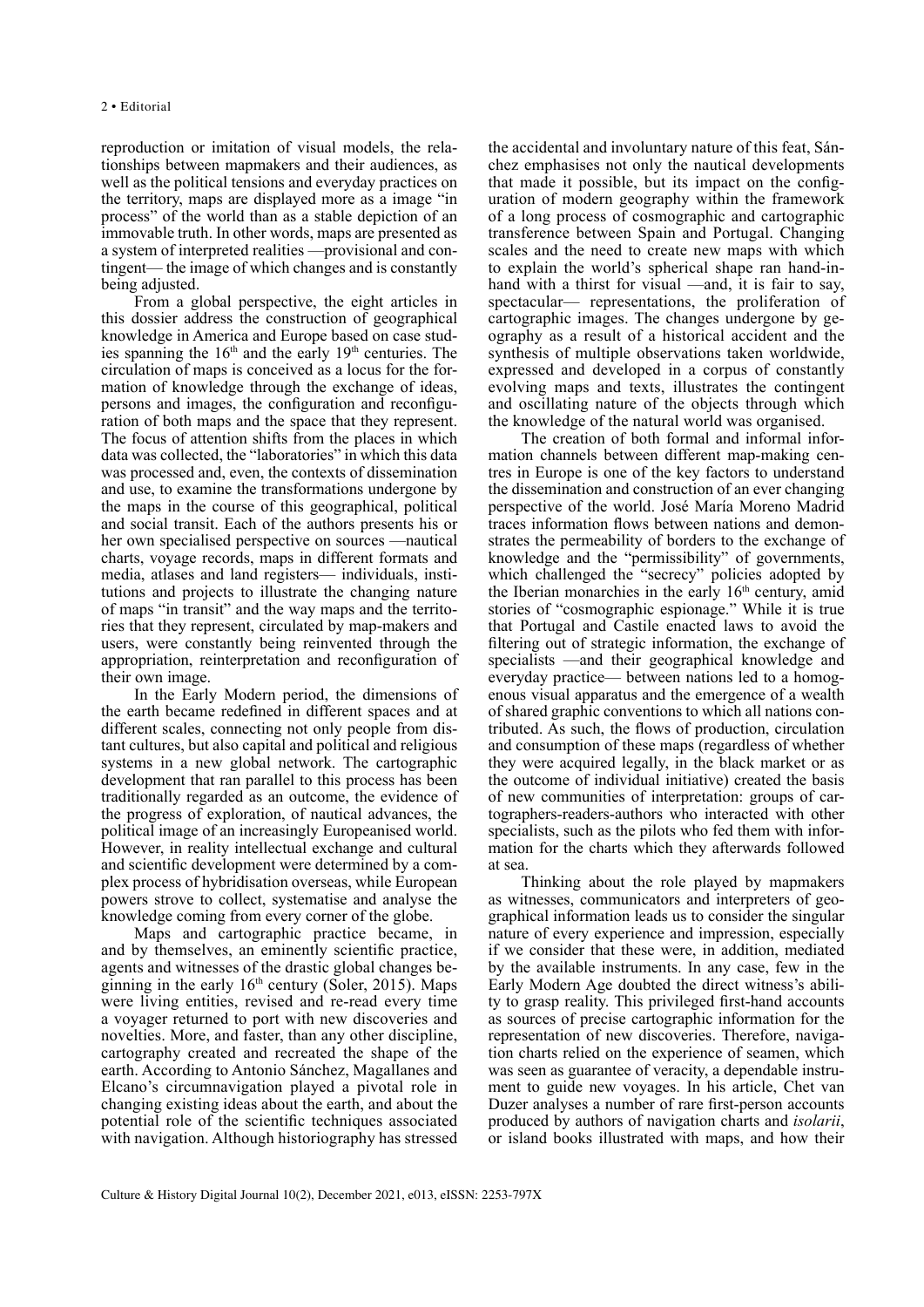production changed to adapt to the emerging idea of the "author as witness" and to the broadening of their potential audience. In the early  $16<sup>th</sup>$  century, the seed of what was to become *Cartographie de Cabinet* was planted, especially in relation to the elaboration and increasing reach of *isolarii* and map collections for erudite consumption; "a genre for armchair travellers, written by armchair geographers." These cartographers ensured the success of their work by turning their maps into an aesthetically pleasing but also authoritative document. For this, they relied on the compilation of trustworthy news, experiences and images.

The mapmaker's task was not only to translate these multiple sources into their own language, but also to convert texts and images into cartographic products. This involved the interpretation of specific experiences about place but also the incorporation of multiple flows of additional information, the repetition of visual models and the re-elaboration of new iconographic types. This resulted in a rich and complex re-creation of the nature represented in maps. Carolina Martínez analyses in detail the visual translation of the earliest description and chronicles of the New World into the plates of Guillaume Le Testu's *Cosmographie Universelle* (*c*. 1556). To these forms of translation, Carolina Martínez adds another formula concerning the discursive and graphic appropriation of historical events and the territory, in this case as a way to promote French expansion in South America. By providing exuberant images of nature in the New World, maps not only contributed to a better understanding of geography, flora and fauna. By presenting multiple layers of information that were pleasant to the eye and images that were full of life, maps greatly contributed to create attitudes and prejudices about American peoples.

In colonial environments, the development of Creole science encouraged communication between local knowledge and new forms of scientific expression for a global audience. In the  $18<sup>th</sup>$  century, in the viceroyalty of New Spain, the priest José Antonio de Alzate compiled and valorised the natural knowledge of Mexicans to adapt it to universally recognised categories, which involved, on the one hand, the adaptation of his maps and texts to a variety of different publics, and, on the other, the reception, translation and transformation of his work in spheres that were beyond his reach, specifically in the Paris *Académie Royale des Sciences*. Based on the *Nuevo Mapa Geographico* (1767), José María García Redondo analyses the multiplicity of local and international dynamics of knowledge and, sometimes contradictory (even within the work of the primary author himself), intellectual influences that can converge on a single map as a result of its circulation. García Redondo argues that Alzate re-elaborated his map and imitated aesthetic and astronomical cartographic conventions to adapt his work to different audiences and thus increase its impact.

As pointed out by John Brian Harley (1988), in the context of territorial conflicts maps were perceived as a

valuable instrument at the service of national interests, with their deliberate silences, alterations and secrets. In the late  $18<sup>th</sup>$  century, the growing number of maps available (and of people with access to them) made diplomats increasingly aware of the need to choose the appropriate cartographic tools, as information and visual arguments could vary from map to map. Against the backdrop of the Treaty of San Ildefonso (1777), signed by Portugal and Spain to establish their national boundaries in Brazil, Júnia Ferreira Furtado analyses the circulation of Portuguese maps —and their interaction with Spanish cartography— and how the Brazilian borders were presented by European geographical works. The interaction of Portuguese diplomatic information with the cartographic and editorial work of the French Rigobert Bonne and Guillaume Thomas Raynal reveals a complex scenario in which maps were read and re-read: the use and interpretation of certain maps (as well as their copy and adaptation) determines subsequent interpretation patterns and perspectives on the territory thus represented. In this way, the perception of cartography as an aseptic and scientific endeavour is questioned by the changes and omissions undergone by Juan de la Cruz Cano's map (1775) over time, illustrating the use of maps by the Spanish and Portuguese empires to redefine their boundaries in the American continent.

The study of the publication, commercialisation and consumption of maps is one of the most recurrent and fruitful approaches to the history of European cartography (Pedley, 2005). However, the re-elaboration or updating of map designs is generally explained as the result of the changing of borders, more precise geographical knowledge, or the aesthetic or scientific revision of cartographic conventions. But, as Iris Kantor and Thomás A. S. Haddad point out, the material circulation of scientific information is a political act which, in the field of cartography, is illustrated by the transformations undergone by maps. Based on two atlases, one of the earth and another one of the heavens, produced in Portugal between the late  $18<sup>th</sup>$  and the early  $19<sup>th</sup>$  centuries, the authors trace the ever-shifting links between power and cartography in Great Britain, France and America at different timescales. The examination of the documents produced by the printers *Arco do Cego* and other Portuguese institutions, leading to the generation of new maps and the re-elaboration of Flamsteed's celestial atlas (1729), exposes the participation of mathematicians, astronomers, engravers and diplomats in the creation of a cartographic corpus that displayed and embodied the Portuguese ambitions in the world of international scientific research.

In addition to major imperial disputes over borders and their reflection on maps, on-the-ground experiences of territory and the need to establish local boundaries gave rise to specific cartographic practices related to land registers. The huge changes undergone by the northern frontier of the former viceroyalty of New Spain after the transfer of Spanish territory to